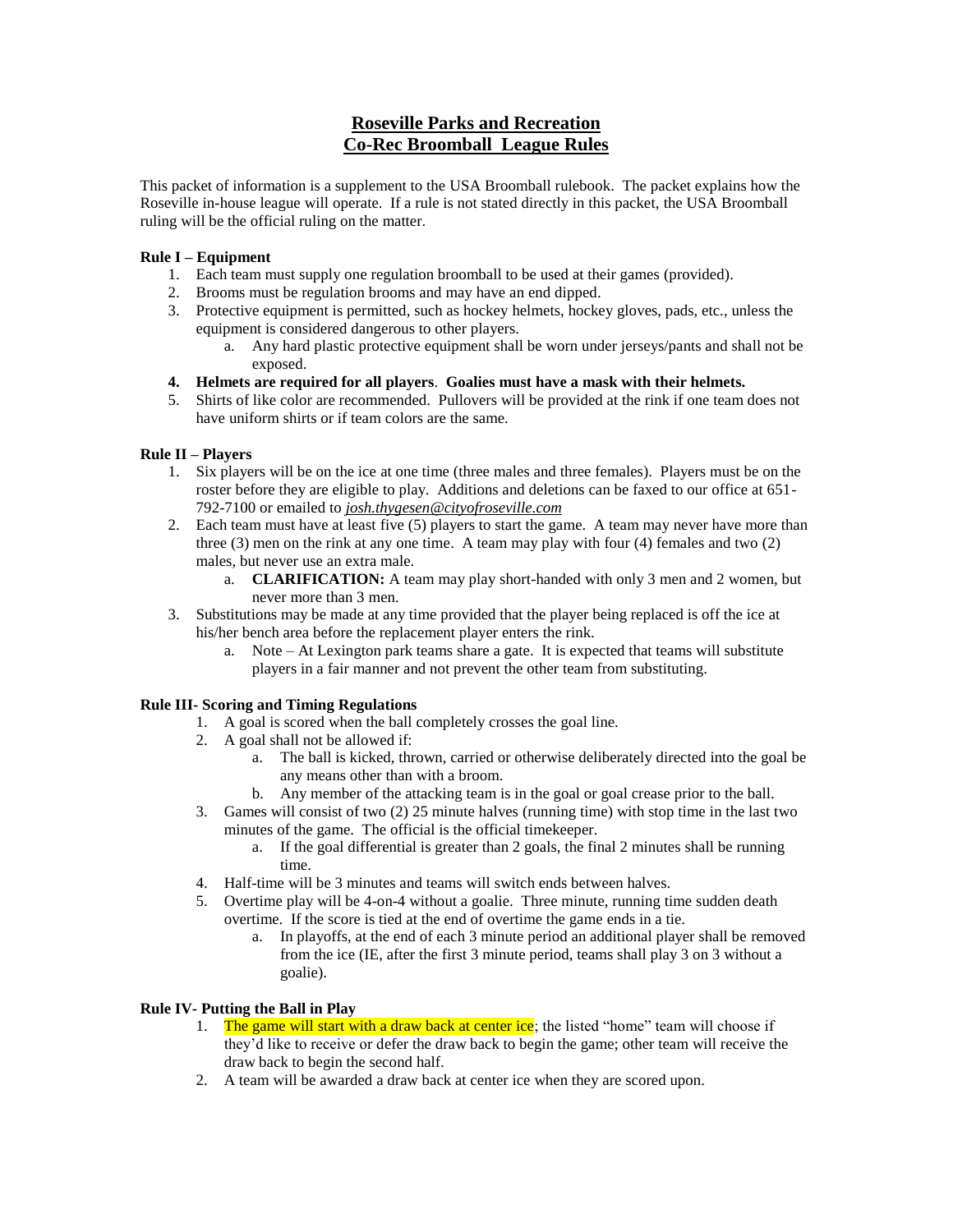- 3. Violations occurring in the offensive team's offensive zone, resulting in a center ice drawback for the opposing team are:
	- a. **High Broom** striking the ball with the head of the broom above the waist of the offending player.
	- b. **Carrying the ball** with the hand or forwarding the ball to a teammate with the hand.
	- c. Being the last to touch a ball that went out of play.
	- d. **Attempting a windmill shot.** A windmill shot is any shot taken where a broom is elevated to above the shooting player's head on either the backswing or follow through.
		- i. Windmill shots will be called based on the official's discretion. Although a full windmill shot will never be allowed, the officials will allow the broom to be elevated slightly above the head in non-dangerous situations (when there is no-one near the shooter).
	- **e. Offensive team in the crease. No offensive or defensive player should be in the goalie crease if the ball is not in the crease at the same time.**
	- f. Attacking player causing the net to be displaced.
- 4. Violations occurring in offending team's defensive zone resulting in a drawback at the end zone faceoff spot.
	- a. Violations that occur as stated in Rule IV, 3
	- b. Unintentional displacement of the net by the defending team
	- c. Goalie freezing the ball and does not get rid of it within three seconds Note: the drawback will take place at the end-zone face-off spot closest to where the infraction occurred.

#### **Rule V- Playing the Ball**

See Rule 6 in your US Broomball rule Book. The following are some important rules to remember.

- 1. Ball cannot be played above the waist with the broom (turnover)
- 2. Player cannot throw a broom at the ball (misconduct penalty)
- 3. Ball cannot be intentionally hand-passed to a teammate (turnover)
- 4. Ball can be kick-passed to a teammate and can be stopped with the hand or foot.

### **Rule VI – Offside**

The "floating blue line" rule will be used for the RPR league. The floating blue line rule consists of the following components:

- 1. The ball must cross the blue line before any player on the attacking team
- 2. Once the ball has crossed the blue line, the attacking zone consists of the area from the redline to the offensive end boards
	- a. Once the zone has been established, a team is considered on-side until the ball crosses the redline
- 3. Once the ball crosses the redline, the team must reestablish the zone (all players must leave the zone until the ball crosses the blue line)
- 4. Summary: When entering the zone, the offside line is the blue line. Once the zone has been established, the blue line essentially "disappears" and the offside line is the red line.

## **Rule VII- Play and Penalties**

- 1. No checking, pushing, boarding, or other rough play allowed. **Players must play the ball and not the opponent.**
- 2. Minor penalty: 3 minutes of actual playing time
- 3. Major penalty; 6 minutes of actual playing time
- 4. Misconduct 12 minutes of actual playing time
- 5. Game ejection; Disqualification from the game plus a one game suspension of the team's next scheduled game.